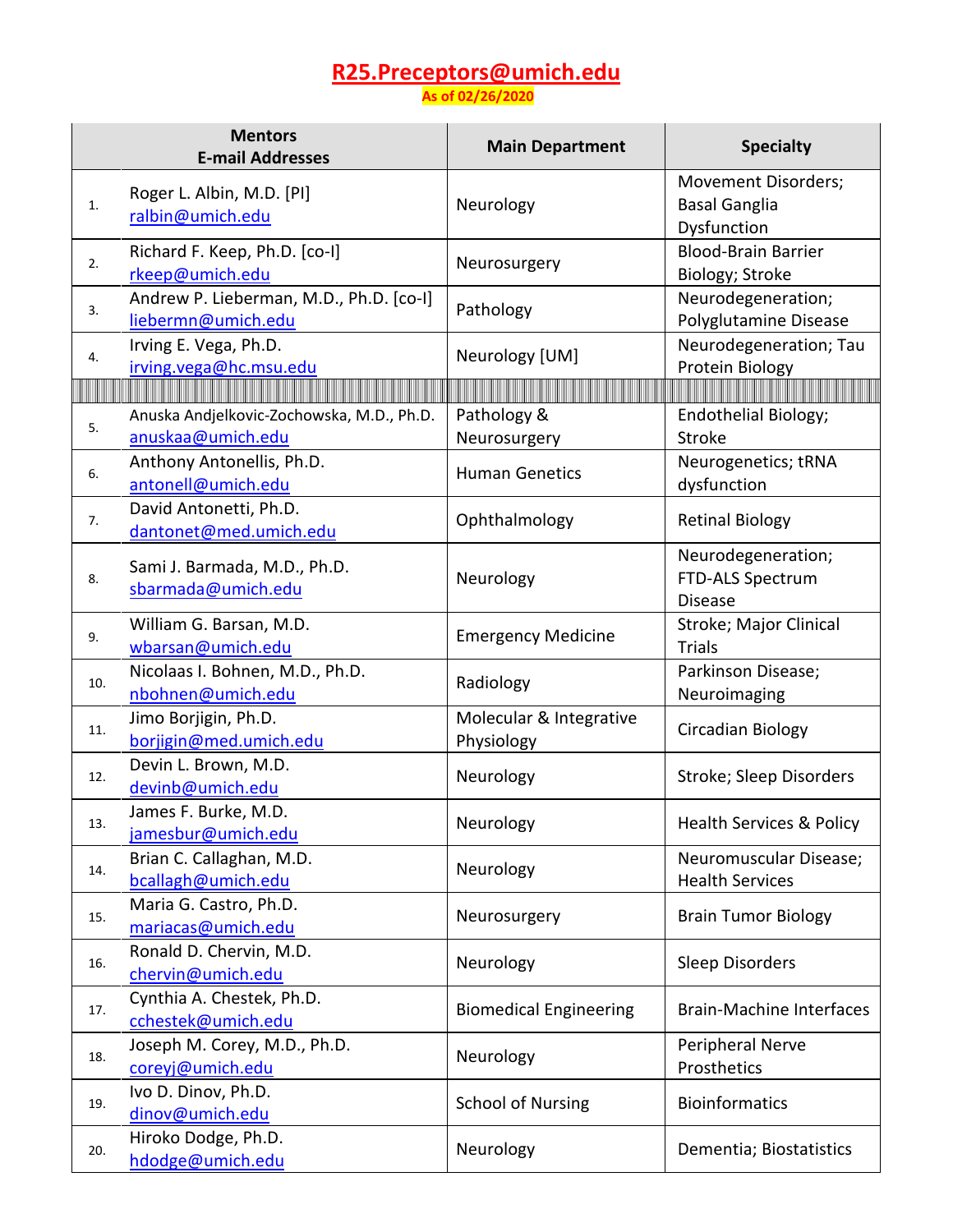| 21. | Xing Fan, M.D., Ph.D.<br>xingf@umich.edu                 | Neurosurgery                                     | <b>Brain Tumor Biology</b>                                         |
|-----|----------------------------------------------------------|--------------------------------------------------|--------------------------------------------------------------------|
| 22. | Eva L. Feldman, M.D., Ph.D.<br>efeldman@umich.edu        | Neurology                                        | Neuromuscular Disease;<br><b>Diabetes</b>                          |
| 23. | Roman J. Giger, Ph.D.<br>rgiger@umich.edu                | Cell & Developmental<br><b>Biology</b>           | Developmental<br>Neurobiology                                      |
| 24. | Daniel Goldman, Ph.D.<br>neuroman@umich.edu              | <b>Biological Chemistry &amp;</b><br><b>MBNI</b> | Developmental<br>Neurobiology                                      |
| 25. | Ya Hua, M.D.<br>yahua@umich.edu                          | Neurosurgery                                     | <b>Stroke</b>                                                      |
| 26. | Lori Isom, Ph.D.<br>lisom@umich.edu                      | Pharmacology                                     | Ion Channel Biology                                                |
| 27. | Kevin A. Kerber, M.D.<br>kakerber@umich.edu              | Neurology                                        | Vestibular System;<br><b>Health Services Research</b>              |
| 28. | Daniel A. Lawrence, Ph.D.<br>dlawrenc@umich.edu          | <b>Internal Medicine</b>                         | Endothelial Biology;<br>Stroke                                     |
| 29. | Lynda D. Lisabeth, Ph.D.<br>llisabet@umich.edu           | Epidemiology                                     | Stroke; Epidemiology                                               |
| 30. | Pedro R. Lowenstein, M.D., Ph.D.<br>pedrol@umich.edu     | Neurosurgery                                     | <b>Brain Tumor Biology</b>                                         |
| 31. | George A. Mashour, M.D., Ph.D.<br>gmashour@umich.edu     | Anesthesiology                                   | Consciousness                                                      |
| 32. | Lewis B. Morgenstern, M.D.<br>Imorgens@umich.edu         | Neurology                                        | Stroke; Epidemiology                                               |
| 33. | Geoffrey Murphy, Ph.D.<br>murphyg@umich.edu              | <b>MBNI</b>                                      | Neurobiology of Aging;<br><b>Calcium Channels</b>                  |
| 34. | Robert Neumar, M.D., Ph.D.<br>neumar@umich.edu           | <b>Emergency Medicine</b>                        | <b>Traumatic Brain Injury</b>                                      |
| 35. | Louise M. O'Brien, Ph.D.<br>louiseo@umich.edu            | Neurology                                        | <b>Sleep Disorders</b>                                             |
| 36. | Jack M. Parent, M.D.<br>parent@umich.edu                 | Neurology                                        | Epilepsy; Stem Cell<br>Biology                                     |
| 37. | Henry (Hank) L. Paulson, M.D., Ph.D.<br>henryp@umich.edu | Neurology                                        | Neurodegeneration;<br><b>Murine Models</b>                         |
| 38. | David J. Pinsky, M.D., Ph.D.<br>dpinsky@umich.edu        | <b>Internal Medicine</b>                         | Endothelial Biology;<br>Cardiovascular Disease                     |
| 39. | Phillip A. Scott, M.D.<br>phlsctt@umich.edu              | <b>Emergency Medicine</b>                        | Stroke; Clinical Trials                                            |
| 40. | Vikram G. Shakkottai, M.D, Ph.D.<br>vikramsh@umich.edu   | Neurology                                        | Ataxia; Cerebellar<br>Physiology                                   |
| 41. | Lesli E. Skolarus, M.D.<br>lerusche@umich.edu            | Neurology                                        | <b>Health Disparities</b>                                          |
| 42. | William C. Stacey, M.D., Ph.D.<br>wstacey@umich.edu      | Neurology                                        | Epilepsy; Computational<br>Modeling                                |
| 43. | Edward L. Stuenkel, Ph.D.<br>esterm@umich.edu            | Molecular & Integrative<br>Physiology            | Ion Channels; Biophysics                                           |
| 44. | Peter K. Todd, M.D., Ph.D.<br>petertod@umich.edu         | Neurology                                        | Neurodegeneration;<br><b>Non-Coding Repeat</b><br><b>Disorders</b> |